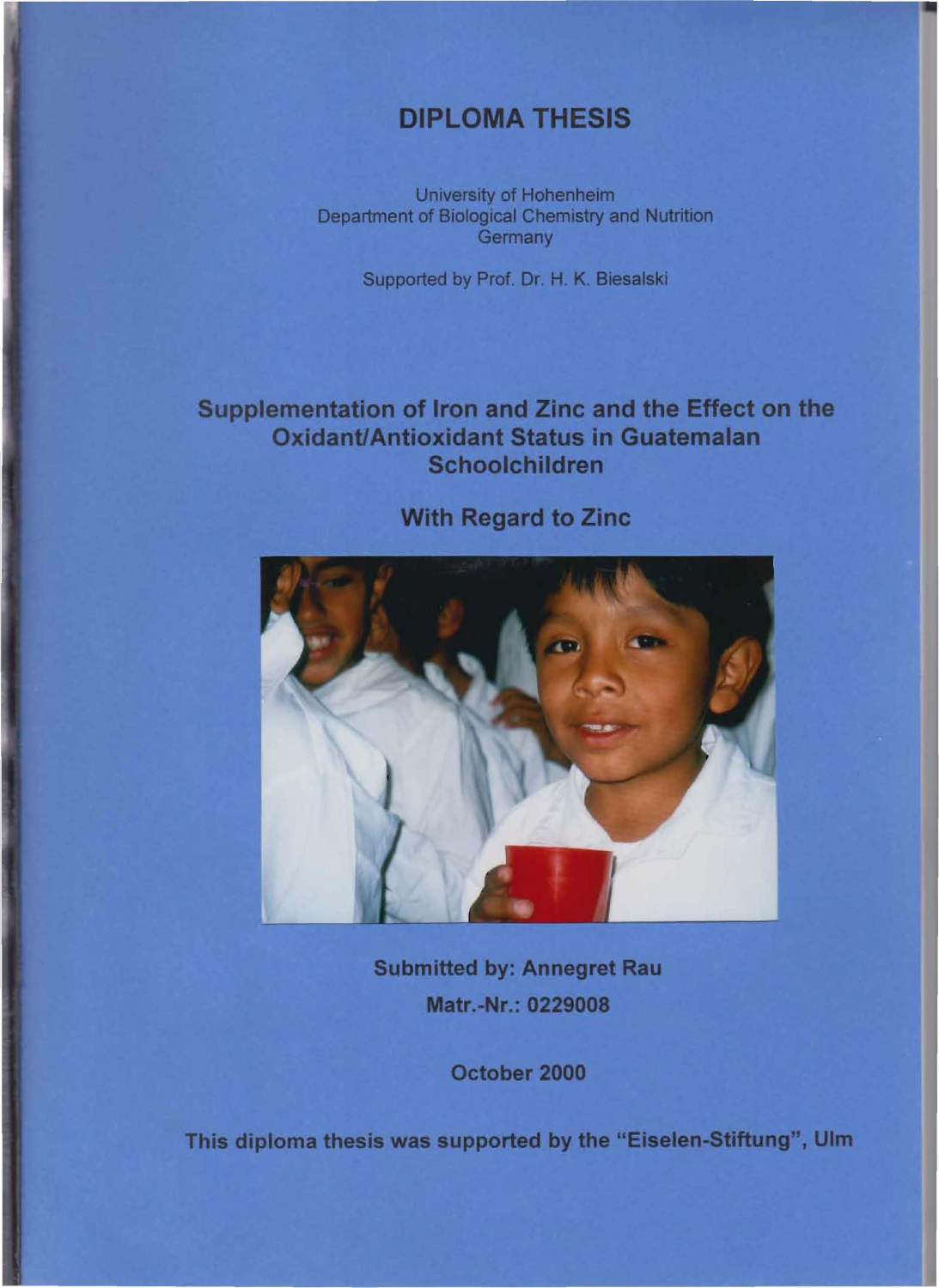## **5. Summary**

In Guatemala, many children suffer from a deficiency in iron and zinc. This is due to a predominance of vegetarian diets high in fiber, tannins, and oxalates which inhibit the absorption of trace elements. As the traditional diet are maize and black beans, bioavailability is reduced.

The results of a supplementation of iron and zinc, with special regard to zinc, were examined in this diploma thesis. Because of the antioxidative capacity of zinc and the role of iron as a pro-oxidative element, the effect on the oxidant and antioxidant status were investigated. In total 40 girls and 37 boys, aged 8-11 participated in the study. The children lived in Guatemala city and came from low income families. Because of a dislike in the syrup's taste, diseases during the study and at the day of the second blood sampling, 35 girls and 31 boys completed the study.

The subjects were systematically randomised and divided in four treatment groups. One group received a syrup containing 20mg iron, one group a syrup containing 40-45mg zinc, the third group a combined syrup with iron and zinc (20mg iron + 40-45mg zinc) and the fourth group received a placebo. The supplementation period was 40 week-days in eight weeks. Before and after the intervention venous blood was taken by a medic.

The measured parameters were haemoglobin, ferritin, zinc, TBARS and the vitamins retinol,  $\alpha$ -tocopherol and  $\beta$ -carotene. Haemoglobin was measured with a photometric micro-method, ferritin and TBARS with ELlSA, the vitamins with HPLC, and zinc with AAS.

At baseline, 22% of the subjects were anaemic, 68%showed zinc deficiency and another 68% had  $\beta$ -carotene levels below normal. Only 8% of the children had low retinol levels and none of the subjects had low  $\alpha$ -tocopherol levels.

Changes in TBARS were significant only in the zinc group. The supplementation of this trace element resulted in increased TBARS. This is an interesting finding because zinc is thought to play a protective role against free radical damage. Many studies show increased TBARS levels in zinc deficiency and a decrease in oxidative stress caused by a supplementation of zinc (which leads to decreased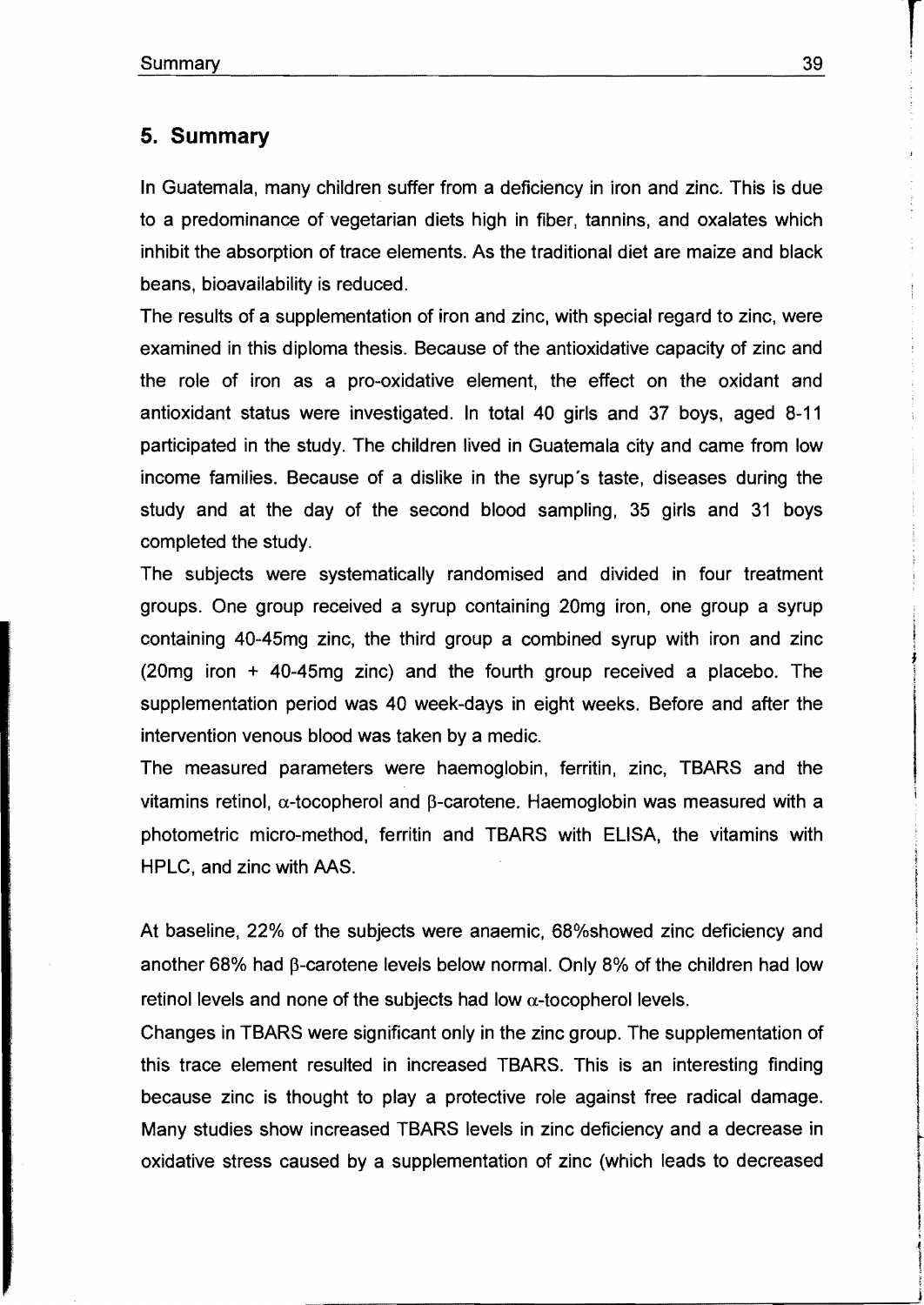TBARS levels as weil). **In** this study, the detected rise in TBARS might trace back to the high concentration of given zinc. Other studies support this supposition. And whether TBARS are a good marker for oxidative stress must be called in question as weil. Beyond, TBARS did not change in the iron group, although it was expected, because of the pro-oxidative capacity of the metal.

The supplementation had no effects on  $\alpha$ -tocopherol and retinol levels. The constant tocopherol levels are in contrast to the increased TBARS levels in the zinc group. Tocopherol as an antoxidative vitamin was presumed to be decreased in oxidative stress, too. Changes in retinol, respectively low retinol levels were expected in zinc deficient subjects because zinc influences aspects of vitamin A metabolism. The constant plasma retinol levels can be explained through the good homeostatic regulation which limits its quality as a marker.

With regard to the high percentage of zinc deficient subjects, a correction of the zinc status in Guatemalan children would be desirable. Intervention with a zinc containing supplement showed obvious success. Only 18.8% of the children were zinc deficient at the end of the study. A significant increase in all groups was shown. Because improvement of plasma zinc was highest in the combined group, it can be supposed that the presence of iron did not influence zinc absorption. Also, zinc did not influence iron metabolism. There was an increase in ferritin levels in the iron-, the combined- and also in the zinc group. Therefore, negative effects on absorption, even with high zinc concentration, can be excluded.

The increase of ß-carotene and zinc in all treatment groups, also in the placebo group, is interesting. The improvement of  $\beta$ -carotene might be cohered with the start of the mango season (a fruit rich in  $\beta$ -carotene) at the end of the study. The "Hawthorne effect" which shows beneficial effects only because subjects are involved in a study might play a role as well. It is possible that children changed their nutritional habits during the intervention period, because parents were informed about the expected deficient status of their children caused by a onesided nutrition. An interesting question is whether the rise in ß-carotene is related with the improvement of the trace element status, because rise was minor in the placebo group. Absorption and transport into intestinal mucosa cells could be improved by an optimal zinc status, and zinc might play a role in the enzymatic